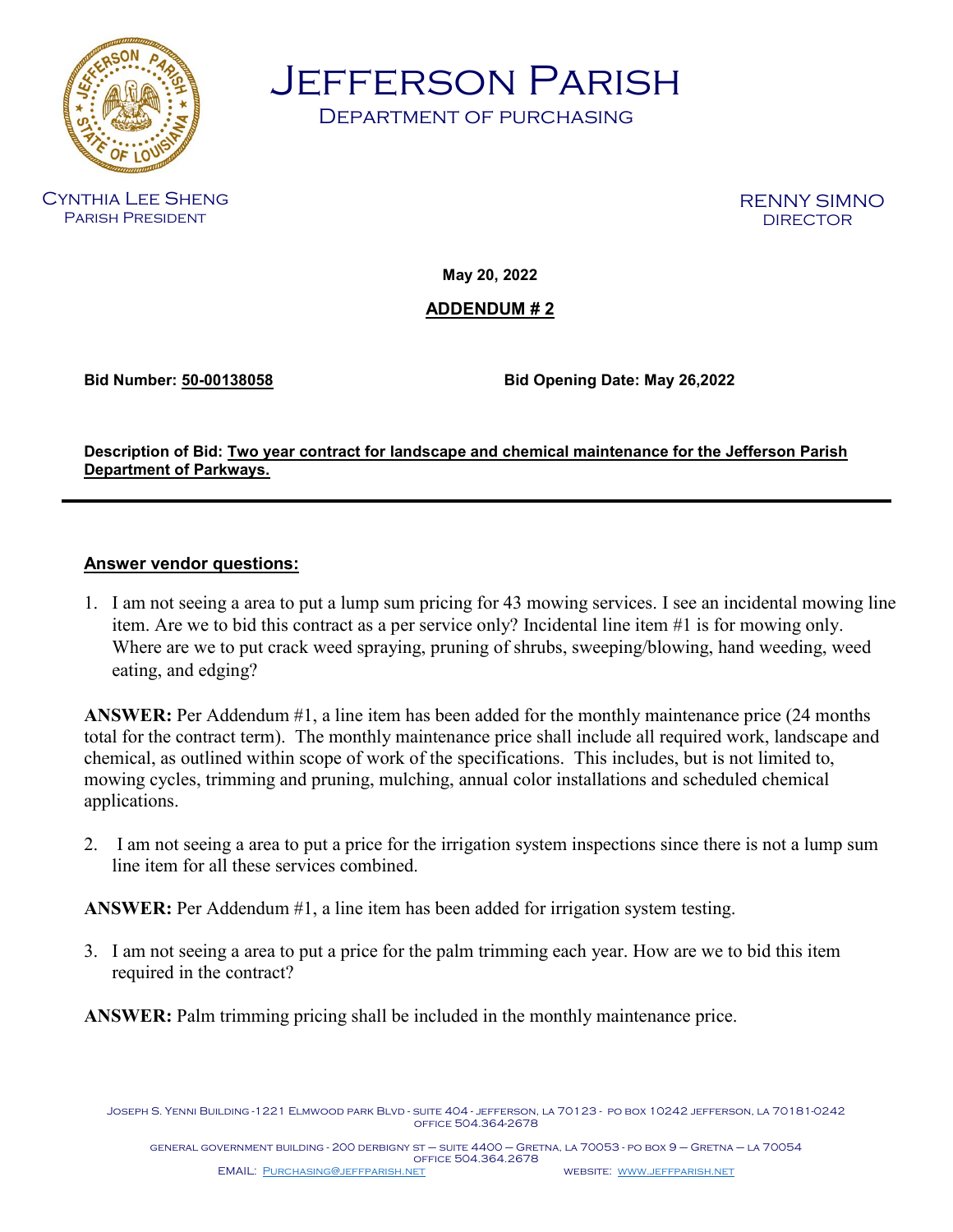

Jefferson Parish

Department of purchasing

Cynthia Lee Sheng Parish President

RENNY SIMNO<br>DIRECTOR

Page Two (2)

4. Are the flowers to be billed per 6inch pot/flower installed? If so this number of 6 inch plants will have to be special grown for each change out. Who is to eat the cost on the flowers if Jeff Parish decides they don't want all 2610 1 month before being installed due to construction in certain areas since they will all have to be grown months prior to each installation?

**ANSWER:** The annual color installations (3 installations per year) shall be included in the monthly maintenance price. It is recommended that the annuals are contract grown to ensure the correct quantity, species, color and quality of plant material is consistent. If circumstances prevent annual color planting in a certain location(s), the Contractor will be directed to plant the remaining annuals in a different location(s) within the project site.

5. Is the mulch to be calculated prior to being installed since there is no lump sum area for this item also? If so will a Jeff Parish rep be on site to inspect the mulch numbers before being installed? What will be the lead time on getting a mulch count that will be needed to give enough time to order and have delivered to site and installed to not cause damages being accessed?

**ANSWER:** No calculation of mulch is provided by Jefferson Parish. The Contractor shall determine the amount of material to install the mulch in accordance with the specifications. Mulch lead time shall be determined by the Contractor.

6. In regard to the chemical applications, with each item being incidental pricing what will be the lead time to get chemicals ordered and applied? Not having a lump sum number for all applications a contractor will not want to stock chemicals for this contract if they can be changed at any time. Also what will be the protocol if certain chemicals become unavailable due to supply chains issues? Will the contractor be charged damages due to this unforeseen future circumstances?

**ANSWER:** The chemical maintenance program outlined within the specifications shall be included in the monthly maintenance price. It is expected that the Contractor secure all products and incidentals to perform the applications in accordance with the specifications. If any products off of the incidental list are requested by Jefferson Parish, a timeframe for application will be determined at the time of the request. While it is the Contractor's responsibility to source and acquire products, Jefferson Parish does monitor national product availability and is prepared to make chemical program revisions, as required.

Joseph S. Yenni Building -1221 Elmwood park Blvd - suite 404 - jefferson, la 70123 - po box 10242 jefferson, la 70181-0242 office 504.364-2678